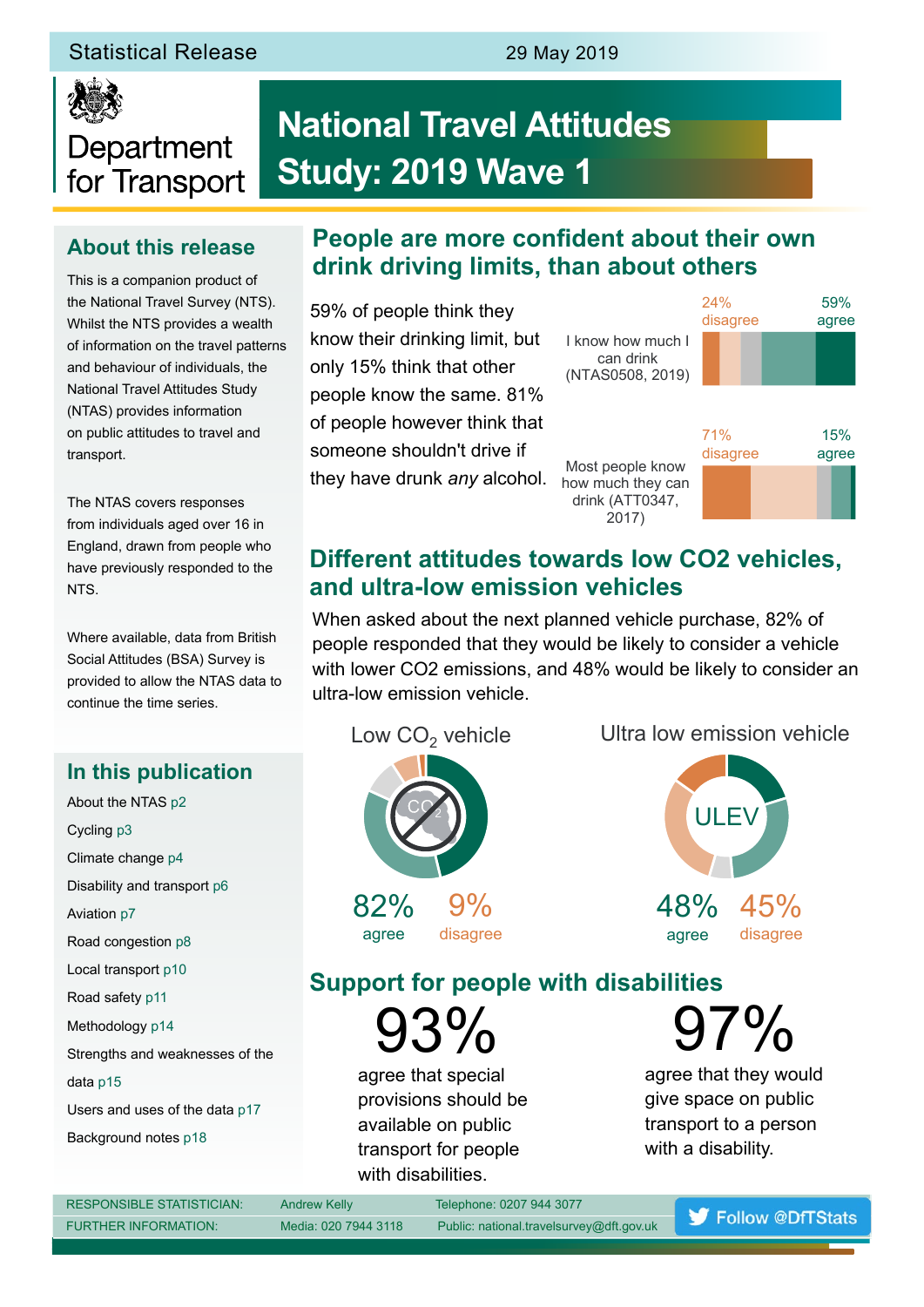# **About the National Travel Attitudes Study (NTAS) What is the NTAS?**

The National Travel Attitudes Study (NTAS) is a survey of public attitudes about travel and transport. It is asked of people who have previously responded to the [National Travel Survey \(NTS\)](https://www.gov.uk/government/collections/national-travel-survey-statistics) and who have consented to being contacted for further studies. This has the advantage of allowing a comparison between attitudes to travel and actual travel behaviour.

Because of the short length of the NTAS we can perform multiple surveys per year, allowing us to ask many different questions on different topics throughout the year.

In the frst wave we are using the NTAS to ask questions previously asked on the British Social Attitudes (BSA) survey. As the NTAS is a "successor" to BSA, asking the same questions for this frst wave gives a way of measuring the effect of changing the mode on the responses to they survey, as well as providing data to users who relied upon BSA data for their work.

# **Why is it different to BSA?**

BSA is run by NatCen and surveys a random selection of the public on attitudes across a wide variety of topics. Between 2002 and 2018 the Department for Transport asked questions on travel and transport on this survey, but in 2019 decided to commission their own survey on this topic. This was largely to allow us to compare travel attitudes to actual travel behaviour, but was also to take advantage of the more fexible panel survey format.

BSA asks questions of individuals in England, Scotland or Wales, aged 18 and over. The NTAS sample is based upon respondents to the NTS, and as such relates to individuals in England only, aged 16 and over.

# **How comparable are the NTAS and BSA?**

Generally speaking, the NTAS and BSA are comparable, and in this statistical release we have shown the time series for both products. For a majority of questions the 2019 NTAS figure matches the trend that was followed by BSA responses, both in terms of the general sentiment but also at an individual question level, however users should exercise caution when comparing 2019 NTAS data with BSA data from previous years. With more years of data in the future we can be more sure that NTAS data continues trends (or not), and that 2019 data is not merely a result of changing the way in which we deliver this survey.

In addition, it have been observed that in general respondents to the NTAS have been responding more positively towards preserving the environment and reducing the impact of transport on climate change where the question relates to this.

All charts and figures in this publication comparing BSA and NTAS, or discussing data between 2005 and 2018, relate to people aged 18+ in England. Where we have used NTAS data only, it relates to people aged 16+ in England. The scope of the data are noted on the charts.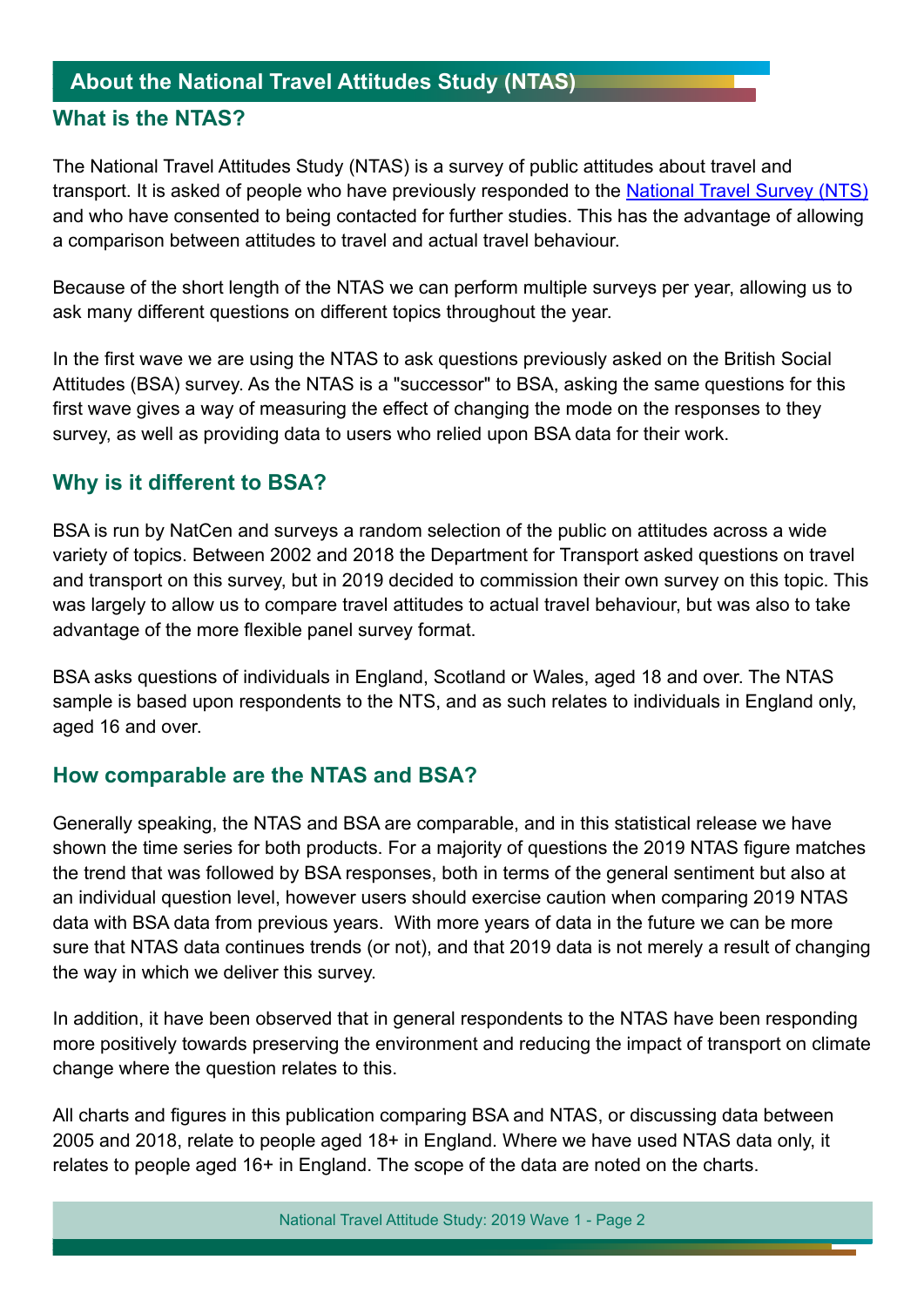

**Cycling**

Two questions on attitudes towards cycling were included in wave 1 of the 2019 NTAS, however other questions in the survey are related to cycling, such as the data in table NTAS0207 - the willingness of people to switch from car to bicycle for journeys of under two miles.

# **Perception of cycling being too dangerous (NTAS0101) Cycling and**

The proportion of people who believe that cycling on the roads is too dangerous has remained steady at 61%. In the same time period, the number of people who disagree has fallen to 19%.



# **Walking Strategy**

The government's ambition is to make cycling and walking a natural choice for shorter journeys, or part of longer journeys, by 2040.

[See here](https://www.gov.uk/government/collections/cycling) for more information on cycling policy, infrastructure, funding, and standards.

# **Drivers should leave enough space for cyclists (NTAS0102)**

*Scope: England, 18+*

**95%** In 2019, 2% of respondents disagreed with the statement "Drivers should leave enough space for cyclists on the roads", compared with 95% of people who agreed.

# **Willingness to switch from car to bicycle for journeys under two miles (NTAS0207)**

The proportion of respondents who agreed that they were willing to switch to cycling from using the car for journeys of under two miles has been decreasing from 44% in 2006 to 36% in 2019, however the proportion who disagree has been broadly flat at about 31%.

Over the same period there has been an increase in the number of people who report that they never or rarely use a car for journeys under two miles, from 11% in 2006 to 21% in 2019.

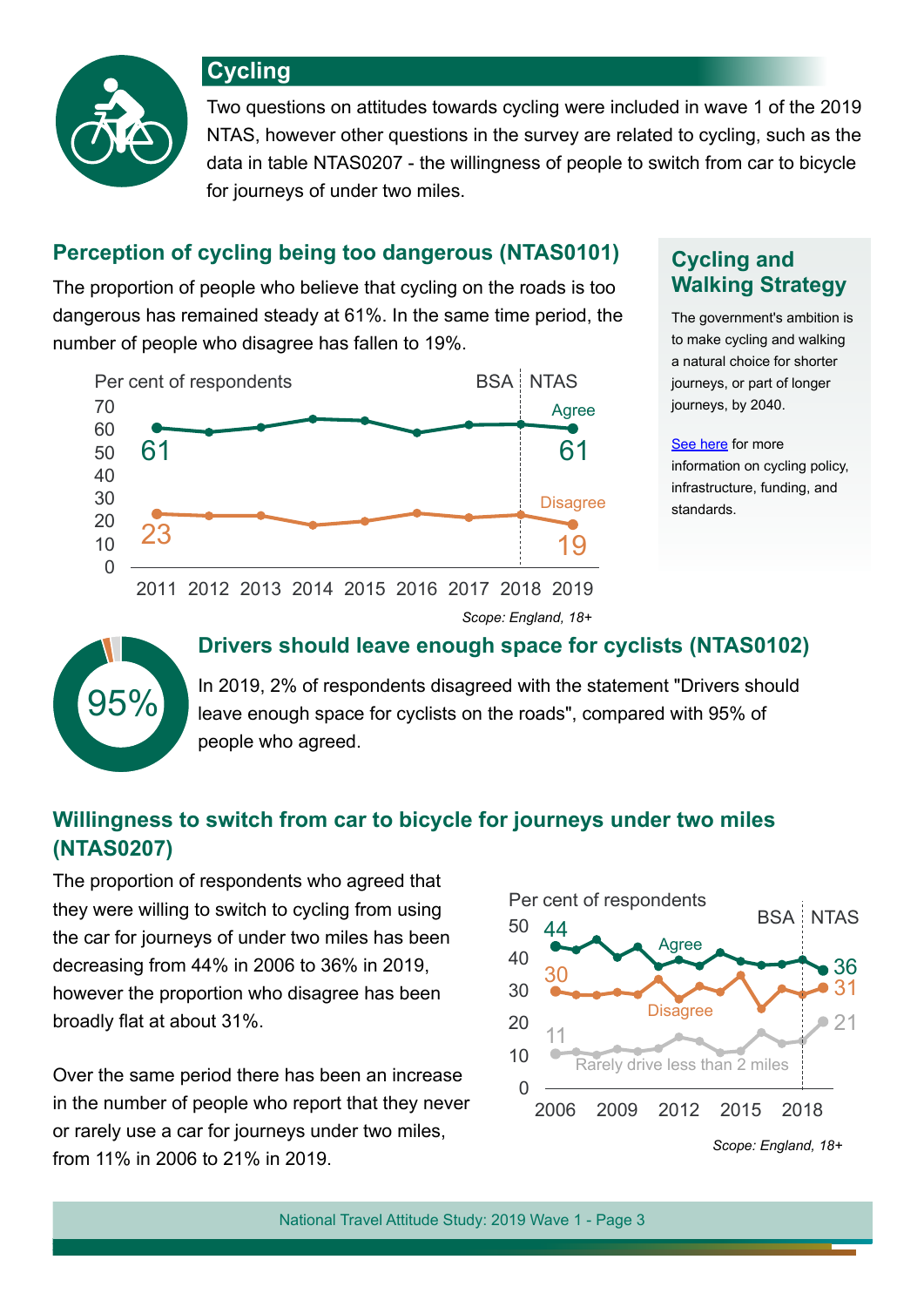

# **Climate Change**

Questions in this category relate to perceptions of climate change and transport, including low-emission and zero-emission vehicles and, willingness to change travel behaviour to reduce the impact on the climate.

# Willingness to make the next car purchase a low CO<sub>2</sub> **vehicle (NTAS0201)**

in 2019, 82% of respondents said that when they next buy a car, they would be likely to purchase a vehicle with low CO $_2^{}$  emissions.

Some 9% were not likely to purchase a low CO $_{\textrm{\tiny{2}}}$  vehicle, and a further 9% said they had no plans to purchase a car in the near future.

# **Willingness to make the next car purchase an ultra-low emission vehicle (NTAS0410)**

Despite 82% being willing to purchase a low CO<sub>2</sub> vehicle, in 2019 willingness to purchase an ultra-low emission vehicle (ULEV) is more evenly split. 48% of respondents to the NTAS say they would consider purchasing an ultra-low emission vehicle for their next car purchase, compared to 45% who would not.

# **Climate change and energy**

[See here](https://www.gov.uk/government/collections/cycling) for more information on the Department for Transport's approach to climate change, including information on schemes such as:

- Workplace Charging Scheme;
- Electric Vehicle Homecharge Scheme;
- Clean Growth Fund.



**Willingness to make the next car purchase a** 

**Willingness to make the next car purchase an ultra-low emission vehicle in 2019 (NTAS0410)**



*Scope: England, 16+ Scope: England, 16+*

More information on the proportion of people who drive can be found in NTAS0401, as well as in the

National Travel Survey (for example, [NTS0103,](https://www.gov.uk/government/statistical-data-sets/nts01-average-number-of-trips-made-and-distance-travelled) [NTS0308,](https://www.gov.uk/government/statistical-data-sets/nts03-modal-comparisons) and [NTS0105](https://www.gov.uk/government/statistical-data-sets/nts01-average-number-of-trips-made-and-distance-travelled)).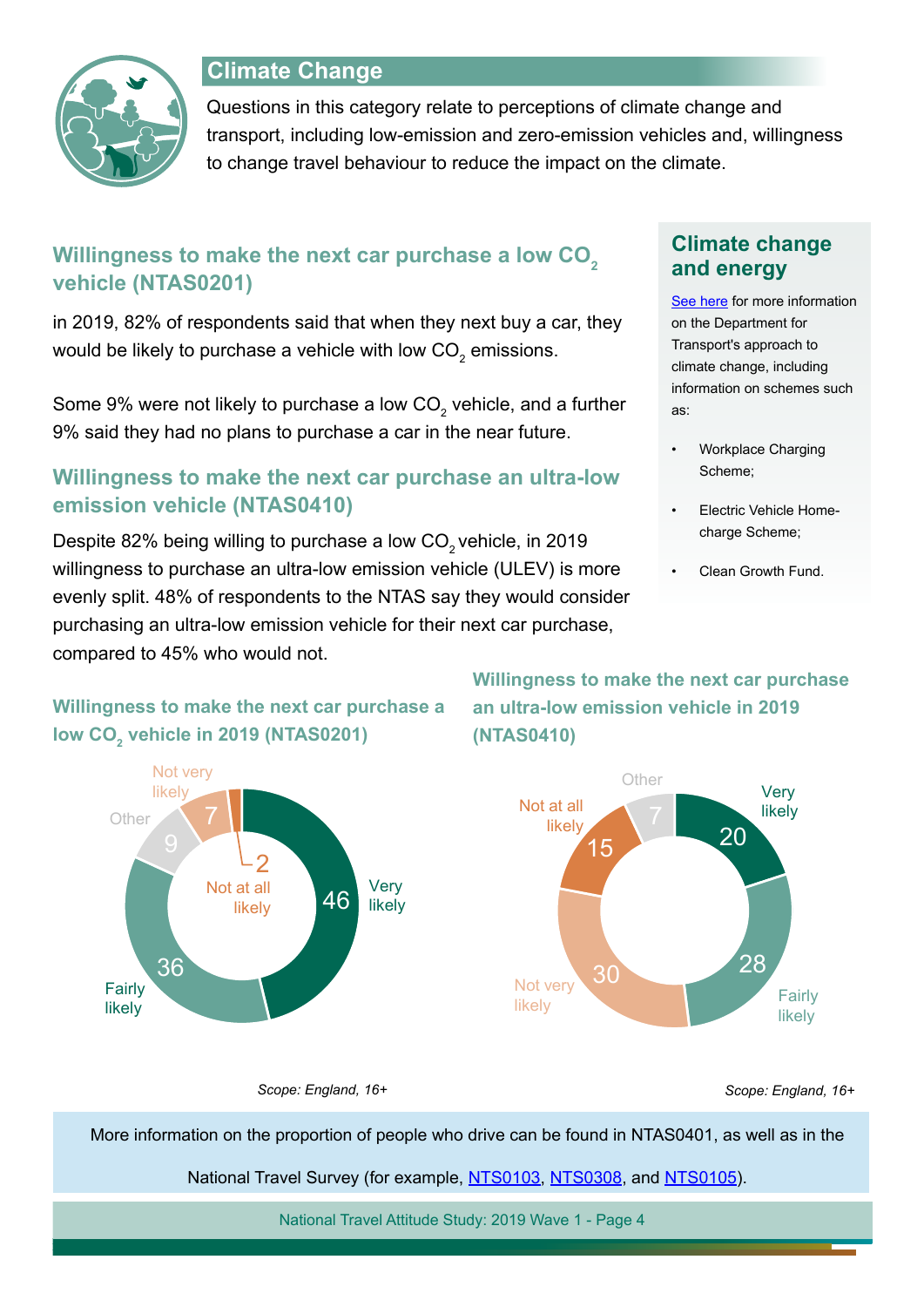# **Willingness to switch to other travel modes, to reduce the amount of car journeys of under two miles (NTAS0205 to NTAS0207)**

When asked about the potential of taking other travel modes instead of travelling by car for journeys of less than two miles, a higher proportion of people were willing to walk or cycle to make this journey. When buses are considered however, 39% would not switch to the bus for these journeys.



#### **Other surveys**

The Department for Transport also surveys [public attitudes](https://www.gov.uk/government/publications/transport-and-transport-technology-public-attitudes-tracker)  [towards transport technology,](https://www.gov.uk/government/publications/transport-and-transport-technology-public-attitudes-tracker) which includes attitudes towards electric vehicles and other new technologies. Other DfT social research is [publicly](https://www.gov.uk/government/collections/social-research-and-evaluation)  [available on their website.](https://www.gov.uk/government/collections/social-research-and-evaluation)

The Department for Business, Energy and Industrial Strategy (BEIS) also survey [members of the public](https://www.gov.uk/government/collections/public-attitudes-tracking-survey), including questions on clean growth, smart meters, as well as energy sources, supply, and security.

# **Reduction of car use for the sake of the environment (NTAS0406)**

BSA time series for this question (ATT0332) shows that the number of respondents who disagree has remained broadly steady at around 10% since 2006, however over the previous decade fewer people agreed until 2015, after which sentiment increased. In 2019, 76% of respondents on the NTAS agree that people should reduce car use for the sake of the environment.

The figure for the 2019 NTAS was 12 percentage points higher than the 2017 BSA figure, however this is part of an overall trend in increasingly positive sentiment towards environmental issues, as well as a decrease in the number of people who answer "don't know" or "neither" on the NTAS, compared to BSA. Therefore we cannot be sure that these NTAS figures truly continue the trend of BSA, however data in future years will make this apparent.

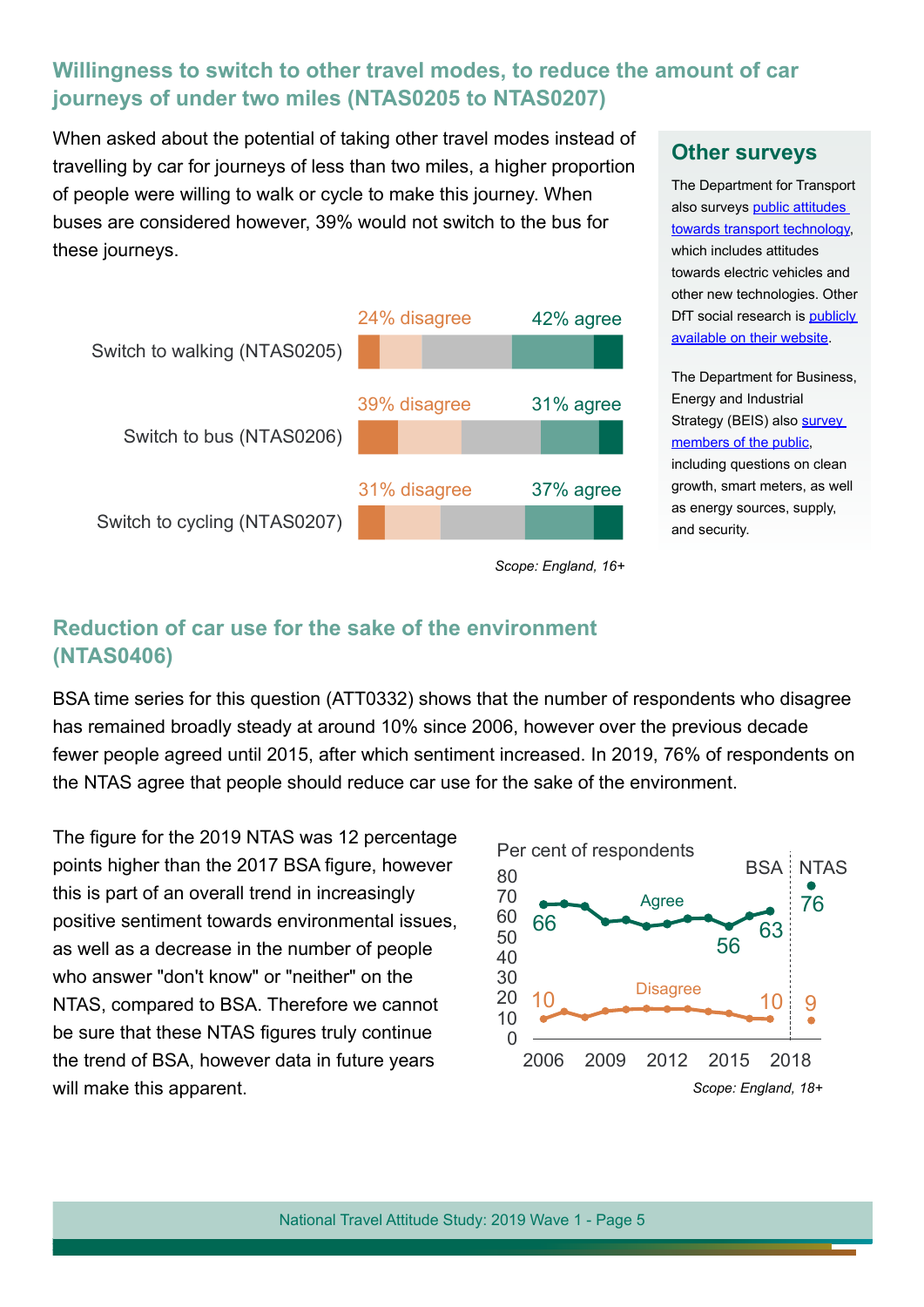# **Willingness to reduce car and plane use to reduce climate change (NTAS0202 and NTAS0203)**

In 2019, more respondents felt willing to reduce the amount they use a car in order to reduce the impact of climate change, than those who were willing to reduce plane usage. 23% of respondents however say that they never fy.





#### **Disability and Transport**

Questions in this category relate to attitudes around disabled access to transport, and behaviour towards people with disabilities.

In 2019 97% of people report that they would make room on public transport for people with disabilities, and 93% believe that there should be special accommodation made on public transport for people with disabilities.

In 2019, 36% of people believe they would be able to identify a person with a disability on public transport.

> I can tell someone is disabled on public transport (NTAS0701)

Special provision should be made on public transport to accommodate disabled people (NTAS0702)



*Scope: England, 16+*

# **Disabilities and transport**

Information on transport accessibility and mobility can be found on the [Department for Transport website](https://www.gov.uk/transport/transport-accessibility-and-mobility).

Opinions related to disabilities can also be found in the [ONS Opinions Survey](https://www.ons.gov.uk/peoplepopulationandcommunity/healthandsocialcare/healthandlifeexpectancies/compendium/opinionsandlifestylesurvey/2015-03-19/pdf). Information on policy issues and national strategy with regards to disabilities can be found at the website for the Office of Disability Issues, part of the Department for Work and Pensions.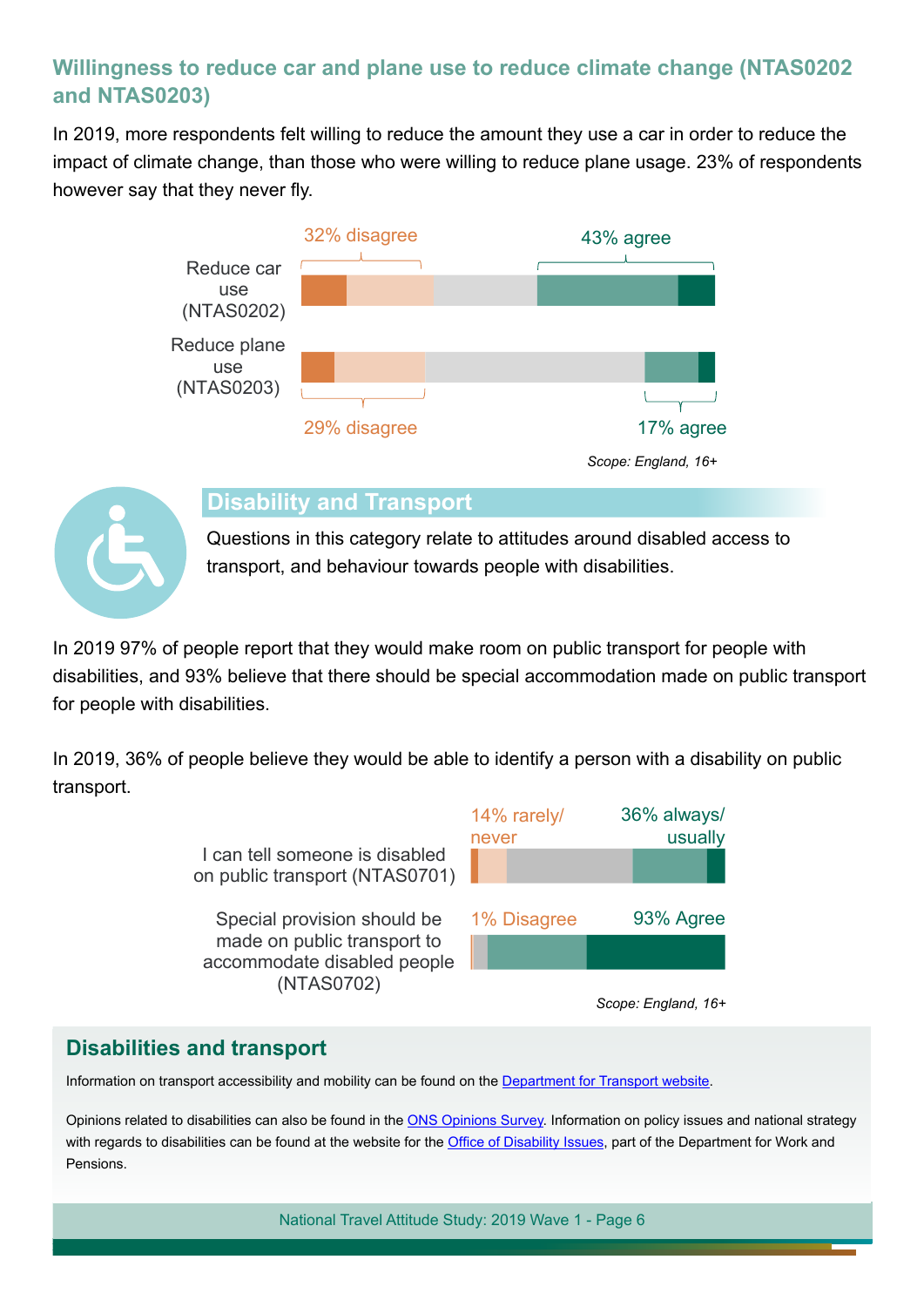### **Aviation**



Questions in this category relate to attitudes around aviation usage and the impact of aviation on the environment and communities.

# **The price of a plane ticket should refect the environmental impact (NTAS0304)**

In 2019, 42% of people surveyed agreed that the price of a plane ticket should refect the impact of aviation on the environment, compared to 32% who disagree.



*Scope: England, 16+*

# **People should be able to travel by plane as much as they like (NTAS0301, -0302 and -0304)**

In 2019 a total of 54% of respondents agree that people should be able to travel by plane as much as they like, compared to 16% who disagree, however opinion shifts when presented with a trade off. In general, respondents were less likely to agree if new runways or terminals were required, compared to the potential damage of to the environment.



# **Aviation links**

Further statistics on the experience of aviation passengers is available on the [government website](https://www.gov.uk/government/collections/aviation-statistics).

Information on the impact of aviation on the environment including noise, including carbon abatement strategy and air quality, can be found [here.](https://www.gov.uk/transport/aviation-and-the-environment)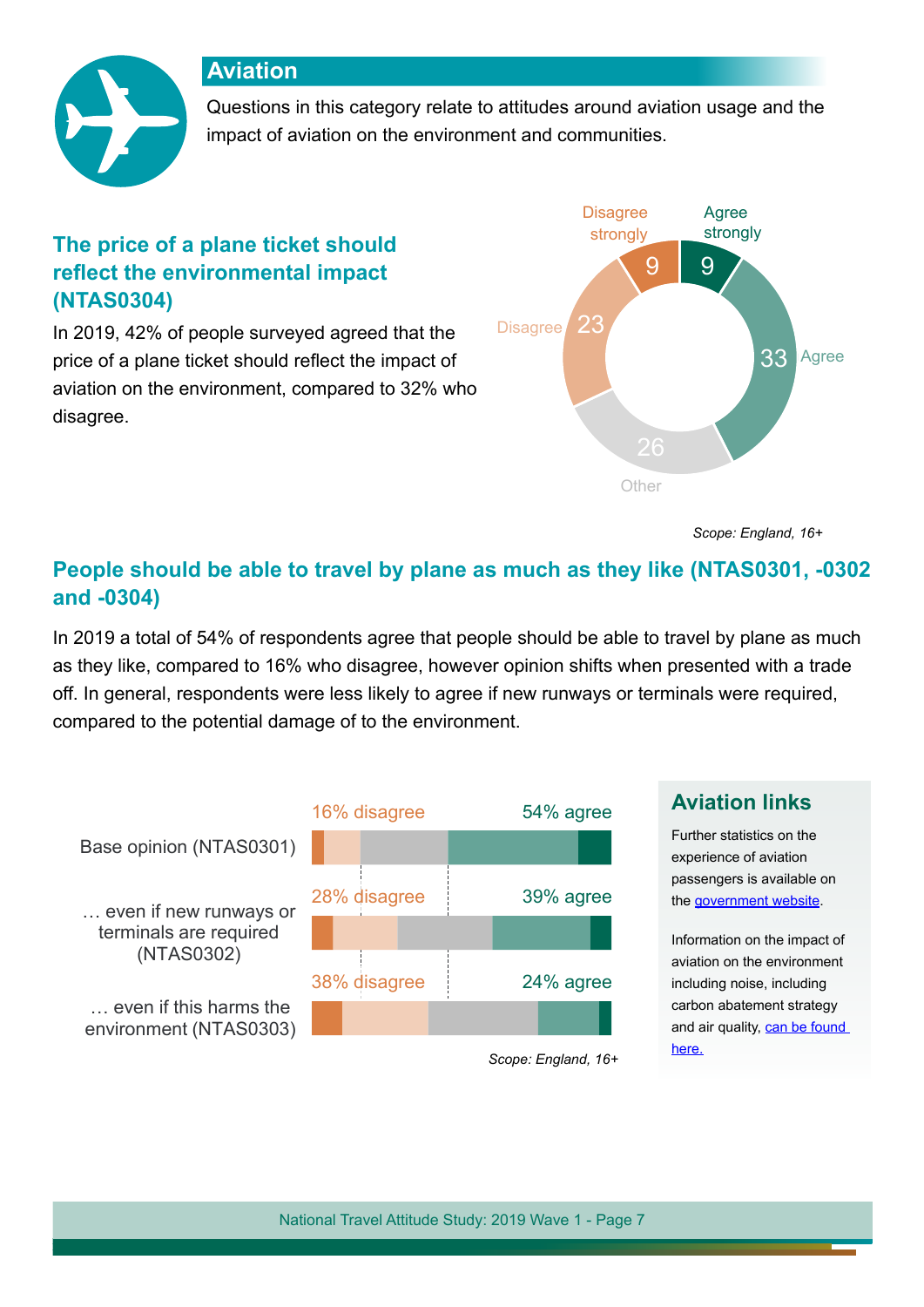

# **Road congestion and the environment**

Questions in this category relate to attitudes around road usage, congestion, the effect of road use on the environment, and ultra-low emission vehicles (ULEV).

# **Perceiving congestion as a serious problem (NTAS0402 and NTAS0403)**

Across people aged 18+ surveyed on the NTAS in 2019, the majority perceived congestion in towns and cities to be more of a serious problem than on motorways: 44% believe that congestion on motorways is a serious problem, compared to 68% who believe that congestion in towns and cities is a serious problem.

Both of these two questions show a similar trend: before 2012, the proportion of people who agreed that congestion was a serious problem was falling, and from 2012 this has been increasing to the 2019 figures. The opposite trend is spotted for those who disagree. Other statistics from the Department for Transport (table [CGN0201b](https://www.gov.uk/government/statistical-data-sets/cgn02-flow-weighted-vehicle-speeds)) show that for England between 2011/2012 and 2013/14 the average journey time during the weekday morning peak on locally managed 'A' road increased 2% each year, from 2.37 minutes per mile, to 2.47 minutes per mile.

#### **Congestion on motorways is a serious problem (NTAS0402)**



# **Congestion in towns and cities is a serious problem (NTAS0403)**

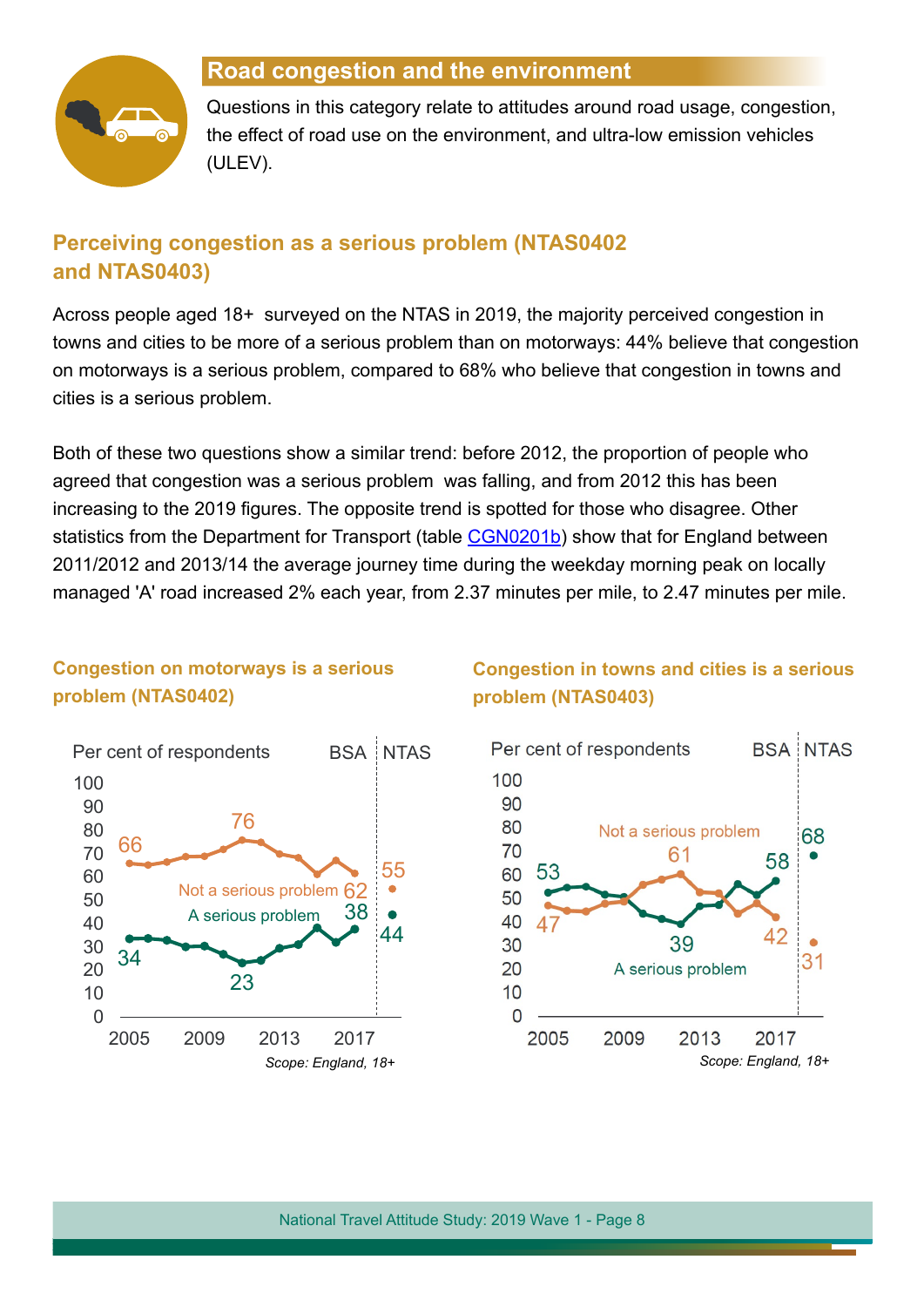#### **Concern about damage to the countryside from road building (NTAS0405)**

In 2019, 72% of respondents expressed concern about damage to the countryside as a result of road building. This is down from 78% in 2005, but concern has been increasing since the recent low of 62% in 2014.

The 2019 NTAS figure is very close to the 2017 BSA figure for this question. Responses to the NTAS generally show an increased positive sentiment towards the environment compared to BSA, however

this is not present in this question. It does however follow the other general trend: fewer people respond "neither agree nor disagree" or "don't know".

#### **Less polluting vehicles should pay less tax (NTAS0409)**

There is general support for the notion that people who drive vehicles that are better for the environment should pay less tax than those who drive more polluting vehicles. Similarly to the comment in NTAS0405 above, NTAS respondents are generally more supportive of measures involving the environment than in the previous BSA.



Statistics on road traffic, traffic flow and distribution, and road traffic forecasts, can be found in the [TRA data set](https://www.gov.uk/government/statistical-data-sets/road-traffic-statistics-tra).

Statistics on the numbers of licenced and registered motor vehicles can be found in the [VEH data set](https://www.gov.uk/government/collections/vehicles-statistics).

Information is also available on [road infrastructure,](https://www.gov.uk/transport/road-infrastructure) [congestion](https://www.gov.uk/government/publications/road-congestion-and-travel-times-statistics-guidance) and travel times, and [average speed, delay and reliability of](https://www.gov.uk/government/statistical-data-sets/average-speed-delay-and-reliability-of-travel-times-cgn)  [travel times.](https://www.gov.uk/government/statistical-data-sets/average-speed-delay-and-reliability-of-travel-times-cgn)



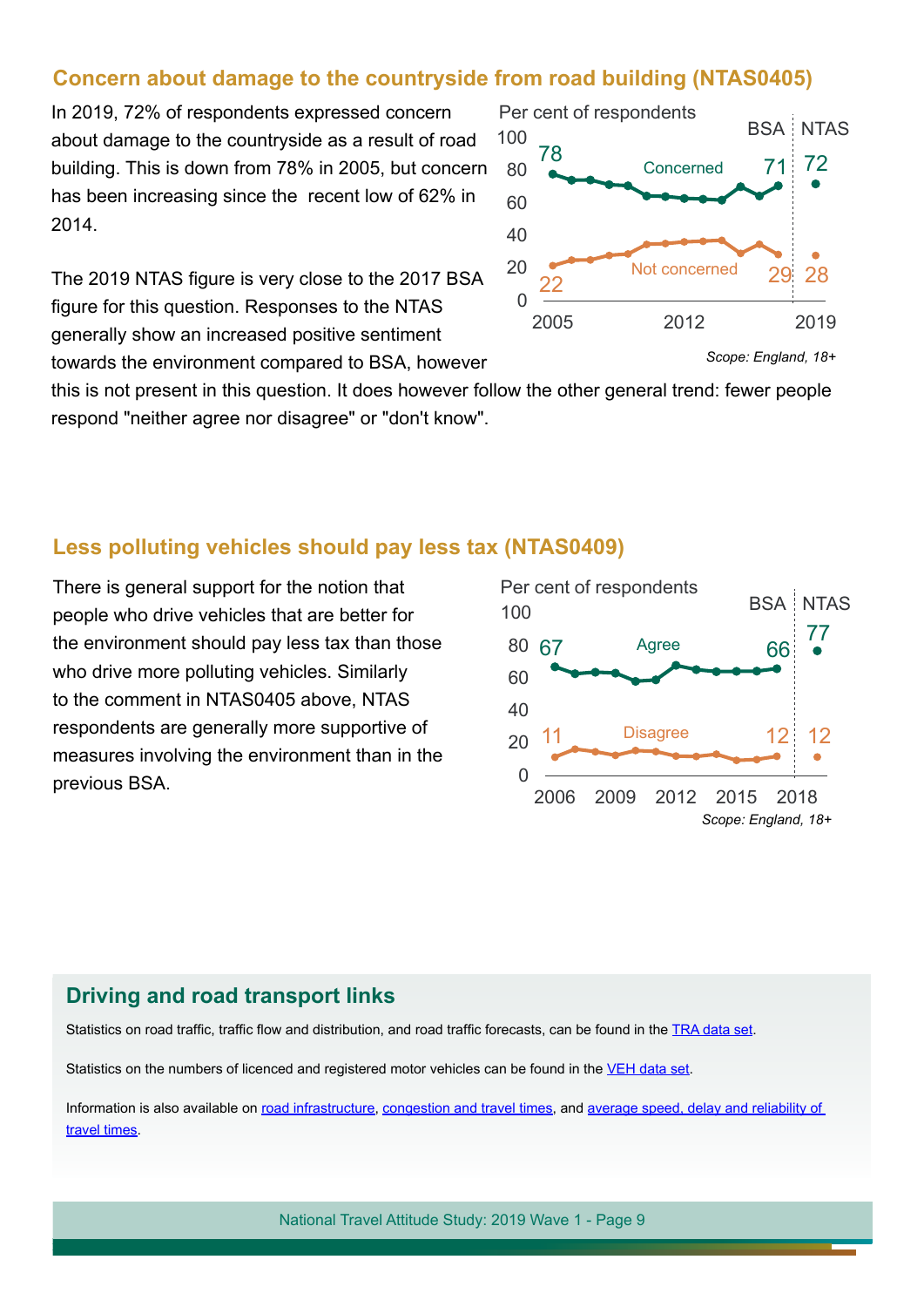

# **Local transport**

Questions in this category relate to attitudes around transport in local residential areas.

# **Local road conditions (NTAS0604)**

Of those surveyed in 2019, 11% feel that road conditions have improved within the last 5 years, with 68% thinking that roads have deteriorated in this time frame, with 21% feeling there has been neither deterioration nor improvement.

# Attitudes towards residential traffic controls (NTAS0601, -0602, -0603)

Since 2006, respondents to both BSA and NTAS were in favour of 20 mph speed limits in residential areas. Respondents are less in favour of speed bumps to control speed in residential areas (59% in favour), but overall these are still seen as positive measures.

Sentiment is more equally split however when asked about closing residential roads to throughtraffic. Both those in favour and not-in favour saw an increase when asked on the NTAS compared to the 2017 BSA, but there is only a difference of 8 percentage points between the two opinions.

#### **Speed limits of 20mph in residential streets**





#### **Closing residential streets to through traffic**



#### **Local transport**

Information is available on the Department for Transport website on [local transport](https://www.gov.uk/transport/local-transport) issues, including local transport funding, concessionary travel, buses, taxis, private hire vehicles, and trams.

Statistics on road network conditions can be found in the [RDC data series](https://www.gov.uk/government/collections/road-network-size-and-condition).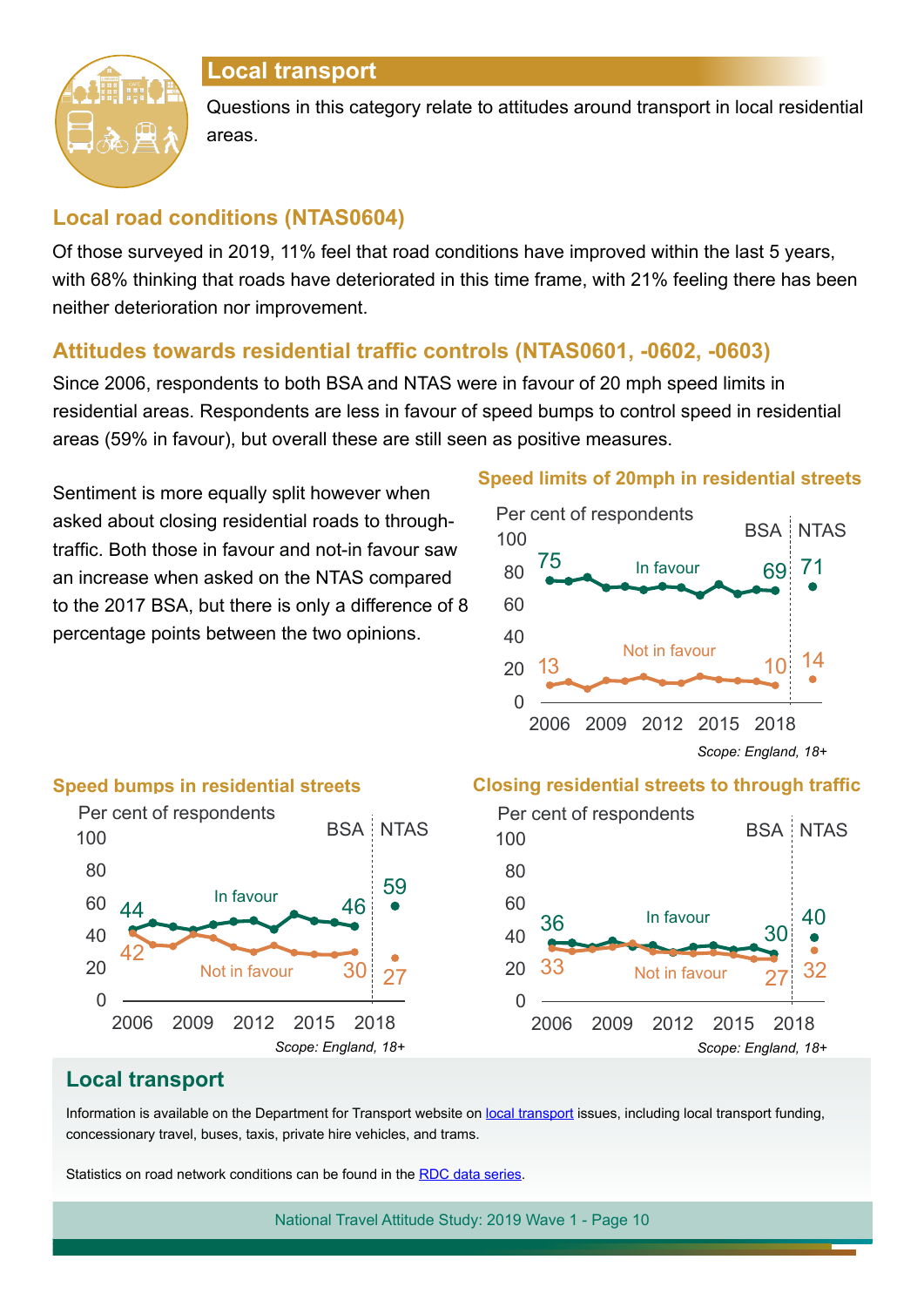# **Road safety**



Questions in this category relate to attitudes around safety on the road, including drink driving, speeding, seat belt use and the use of a mobile phone by drivers.

#### **Using mobile phones as a driver (NTAS0505, -0507, -0514, -0515, -0516)**

Overall there is consensus across respondents that it is not safe to use a mobile phone with your hands, whilst driving.

- 4% feel it is safe to use an application on a mobile whilst driving;
- 6% feel it is safe to talk on a hand-held mobile phone whilst driving;
- Less than 0.5% feel it is safe to send a text message whilst driving.

62% of people surveyed feel that the use of mobile phones whilst driving, even using hands-free kits, is dangerous. However, a quarter of all people surveyed feel that it is safe to use a mobile phone whilst stationary in traffic. 75% of people feel that the law on mobile phone use whilst driving is not being properly enforced, however this is down from 81% in 2006.

**All use of mobile phones whilst driving, including hands-free kits, is dangerous (NTAS0506)**



# **It is perfectly safe to talk on a hand-held mobile phone whilst driving (NTAS0505)**



**The law on the use of mobile phones whilst driving is not being properly enforced (NTAS0507)**



# **Road safety links**

Statistics on personal injury road accidents is available on [data.gov.uk](https://data.gov.uk/dataset/cb7ae6f0-4be6-4935-9277-47e5ce24a11f/road-safety-data).

Other links to topics involving road safety, including roadworthiness checks, commercial feet compliance checks, vehicle enforcement and ftness to drive, can be found on the [Department for Transport website](https://www.gov.uk/transport/road-safety-driving-rules-and-penalties).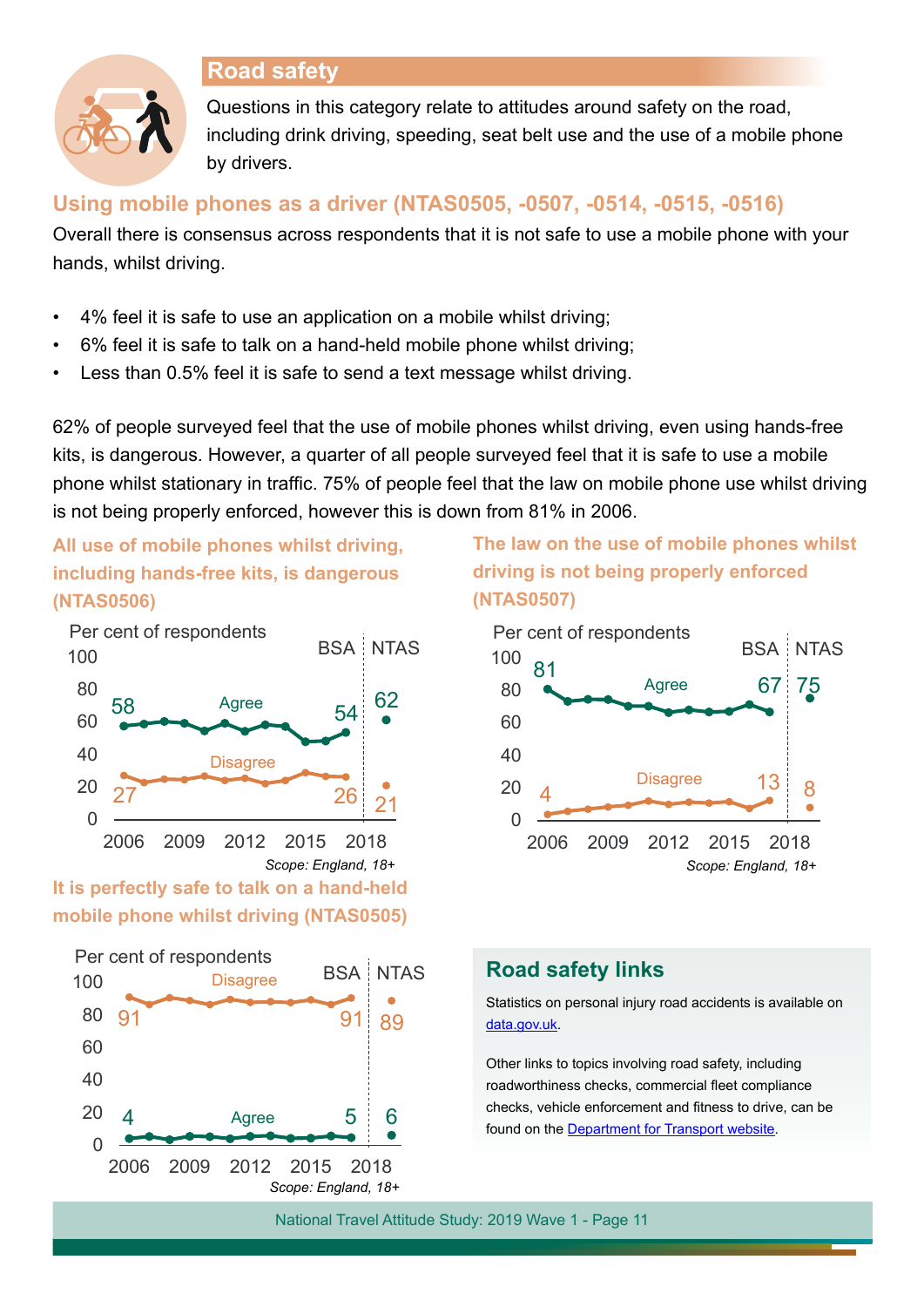# **Attitudes towards speed cameras (NTAS0502, -0503, -0504)**



*Scope: England, 16+*

37

41

**BSA NTAS** 

42

27

*Scope: England, 18+*

**Speed cameras are mostly there to make** 

Agree **Disagree** 

2005 2012 2019

**money (NTAS0503)**

Per cent of respondents

When considering the different types of speed cameras, 58% of respondents prefer average-speed cameras to fixed-speed cameras.

Comparing how people respond to the question "Speed cameras are mostly used to make money" over time, an increasing amount of people disagree. There was a 10 percentage point increase in the numbers who disagree between the 2017 BSA response and the 2019 NTAS result, which may have been uplifted by a decrease in the number of people who responded "Neither agree nor disagree" or "don't know/refused". As of 2019, the proportion of people who agreed and disagreed were similar.

# **Speeding (NTAS0509, -0510, -0511)**

Public sentiments towards speeding on motorways is split. 40% think it is safe to exceed the speed limit slightly, compared to 39% who feel it is unsafe.

19

This pattern is not repeated when the question is asked of residential streets: 82% of people think it is not safe to speed even slightly in residential streets, with 8% of people thinking this is safe.

A slightly different question was asked of single-carriage A-roads: "On single carriageway A-roads it would be unsafe to drive at the maximum speed (i.e. 60 mph)". 40% of people disagreed it was unsafe, compared to 32% who agreed.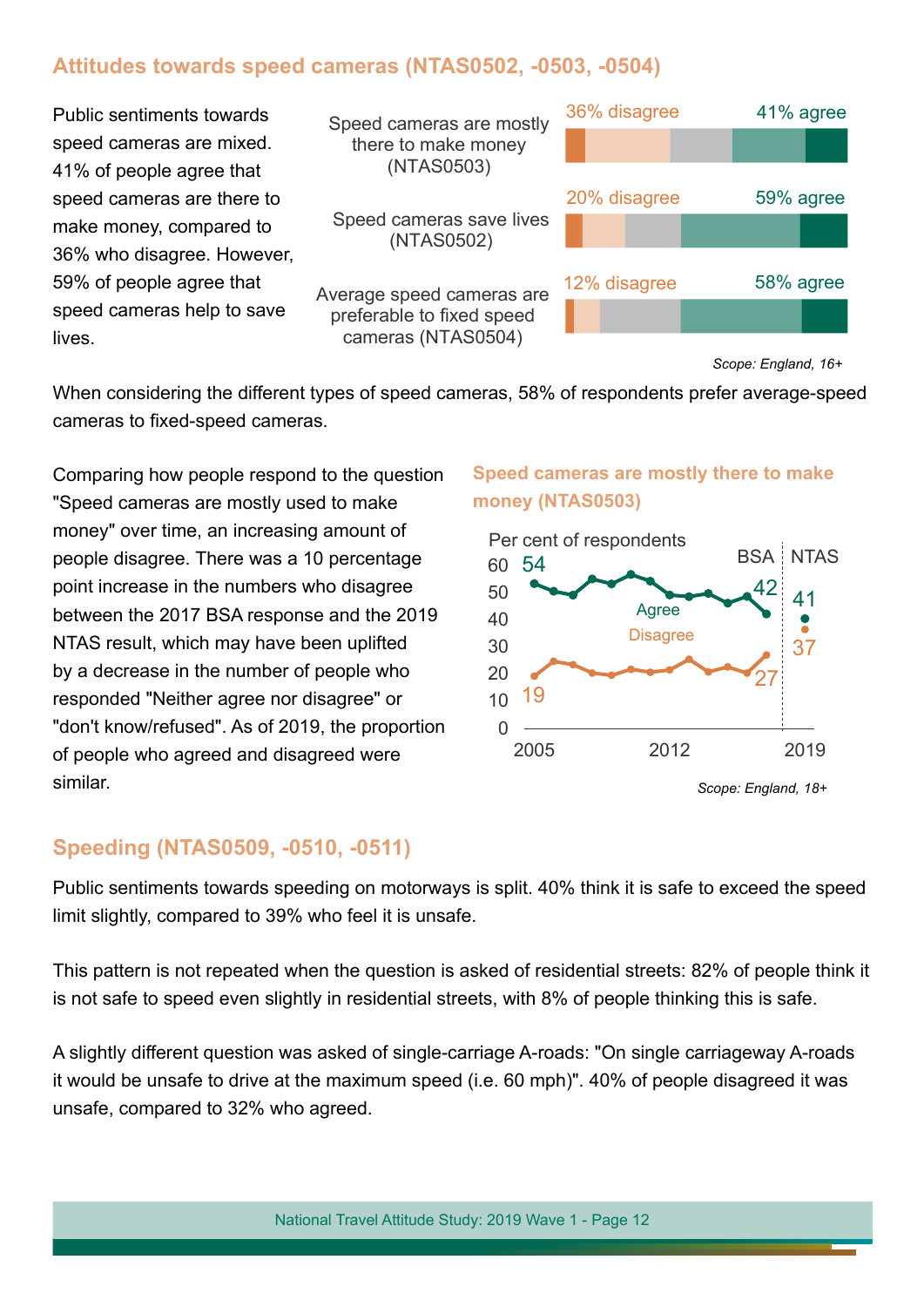# **Drink driving (NTAS0501, -0508)**

BSA question ATT0347 asks "Most people don't know how much alcohol they can drink before being over the legal drink-drive limit", whereas NTAS0508 asks if the respondent knows how much they can personally drink.

Comparing them on an equal basis, 59% of people think they know their drinking limit, but 15% think that other people know the same. 81% of people however think that someone shouldn't drive if they have drunk *any* alcohol.

### **If someone has drunk any alcohol they should not drive (NTAS0501)**

Despite people stating that they know how much they can drink before being over the drink-drive limit, respondents to both BSA and the NTAS agree that if someone has drunk any alcohol then they should not drive.



*Scope: England, 18+*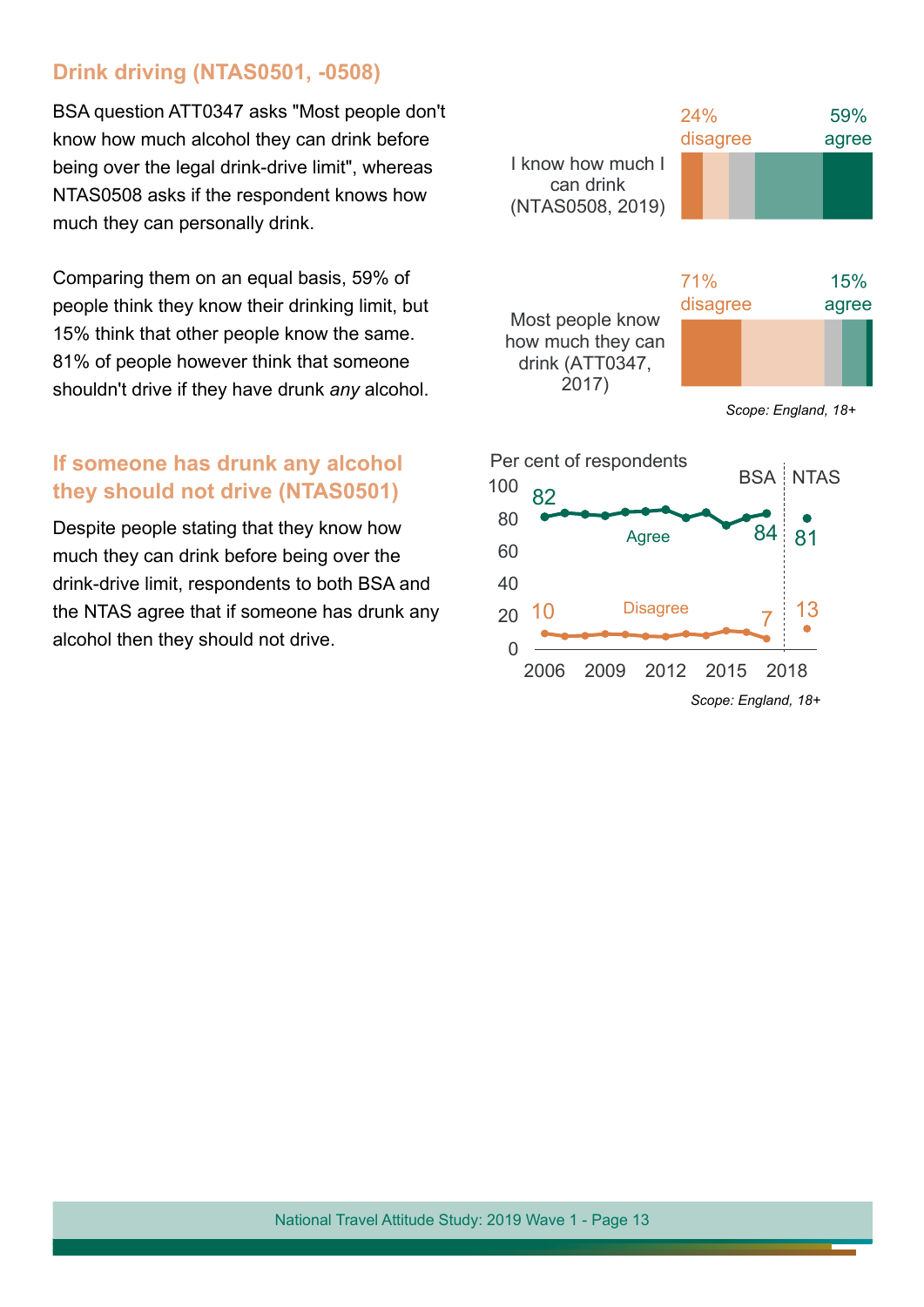# **Methodology**

The National Travel Attitudes Study (NTAS) collects data on the attitudes of individuals aged 16 and over across England. These surveys are designed as small snapshots, and as such there is the possibility of multiple "waves" throughout a year. This report relates to the very first wave of this survey.

Individuals who have completed the National Travel Survey (NTS) and have consented to taking part in the NTAS panel, are contacted with an offer of completing the wave of NTAS questions. The NTAS is a random

#### **Users**

Users of the data include central government, the devolved administrations and local government, transport consultants and academics, and international organisations.

probability sample with respondents drawn from the NTS, and responses are weighted to take account of the mode of delivery, and to refect the population.

Initial contact is via letter and email, and by SMS text message (where the information is available). If no response is received within two weeks, this is pursued via a telephone call.

In the frst wave, which is the subject of this release, only NTS respondents from January to June 2018 who consented to further contact were approached to complete the NTAS. All individuals have the chance at this point to change their mind about being on the list for future surveys, but anyone who chooses to respond to the NTAS survey receives a voucher on completion as an incentive. Question responses are collected via an online form.

# **Parent surveys**

The National Travel Attitudes Study (NTAS) arose as a product of the National Travel Survey (NTS), and we are using it to ask the transport questions previously on the British Social Attitudes (BSA) Survey.

# **National Travel Survey**

National Travel Survey (NTS) is a household survey designed to monitor long-term trends in personal travel and to inform the development of policy. It is the primary source of data on personal travel patterns by residents of England within Great Britain. It began in 1965 as the frst national travel survey in the world, and has been running continuously since 1988.

The survey collects information on how, why, when and where people travel as well as factors affecting travel (e.g. car availability and driving licence holding). Respondents are drawn by a probability sample based on post codes across England.

The NTAS uses NTS respondents who have consented to completing further surveys. As a result we can expect the sample size to increase as future years of the NTS provide new members to the NTAS cohort. In addition, this allows a link to be drawn between a respondent's travel behaviour and their travel attitudes, as long as the sample size is sufficient for the comparison to be drawn.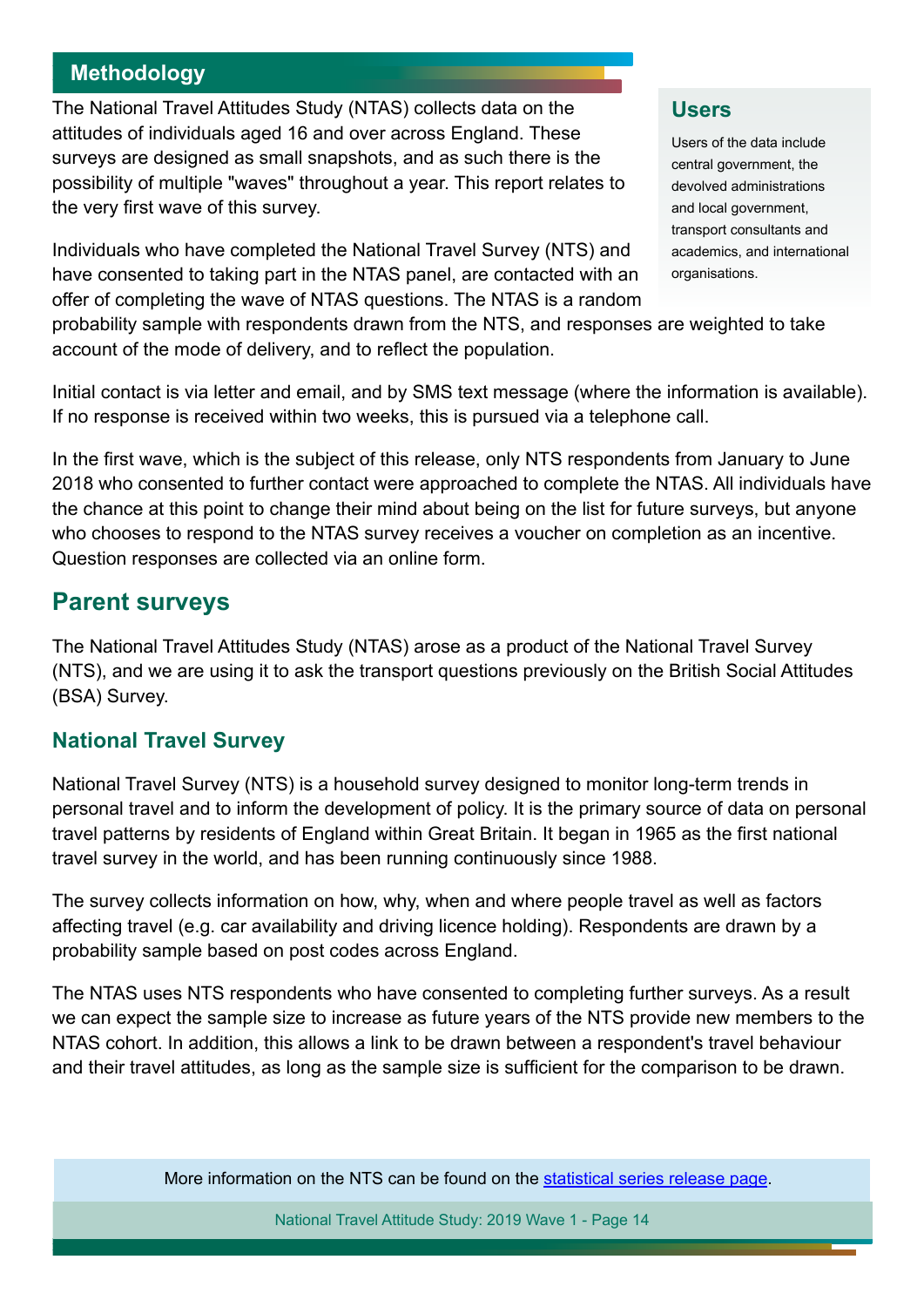# **British Social Attitudes Survey**

British Social Attitudes (BSA) Survey is conducted by National Centre for Social Research (NatCen), and has been running since 1983. Questions are asked of a probability sample based upon postcode across England, Scotland and Wales.

Between 2002 and 2018 questions on transport were procured by the Department for Transport (DfT). Between 2002 and 2017 all BSAs were conducted in a face-to-face interview, including the use of computer-assisted personal interviewing (CAPI). For the final year of DfT transport questions being included on BSA, some questions were asked instead via self-completion. All individual responses are weighted to allow inferences about the general public.

For the 2018 BSA (which is currently unpublished),

- DfT questions were on Version A, C and D of BSA
- Total achieved BSA sample size for the versions the DfT questions were on is 2,873
- Fieldwork was carried out between July and November 2018.

For the first wave of the National Travel Attitude Study (NTAS), the majority of BSA transport questions were included to allow a comparison, and in an attempt to maintain BSA time series.

More information on BSA can be found on [NatCen's BSA homepage](http://www.bsa.natcen.ac.uk/).

# **Transport and Transport Technology: Public Attitudes Tracker**

The Department for Transport also runs another survey: the Transport and Transport Technology: Public Attitudes Tracker.

This survey aims to research public awareness of and attitudes to current, emerging and future transport technologies, including:

- car ownership and connectivity
- electric vehicles
- automated vehicles
- drones

Just as in the NTAS, this survey is conducted in waves.

More information can be found on the [DfT webpage for the tracker survey.](https://www.gov.uk/government/publications/transport-and-transport-technology-public-attitudes-tracker)

# **Strengths and Weaknesses of the Data**

• The respondents to the National Travel Attitude Study (NTAS) are drawn from those who completed the National Travel Survey (NTS). This allows us to directly compare attitudes towards travel and transport revealed by the NTAS, to the travel behaviour identifed during the NTS. This also reduced the number of demographic questions that need to be asked, resulting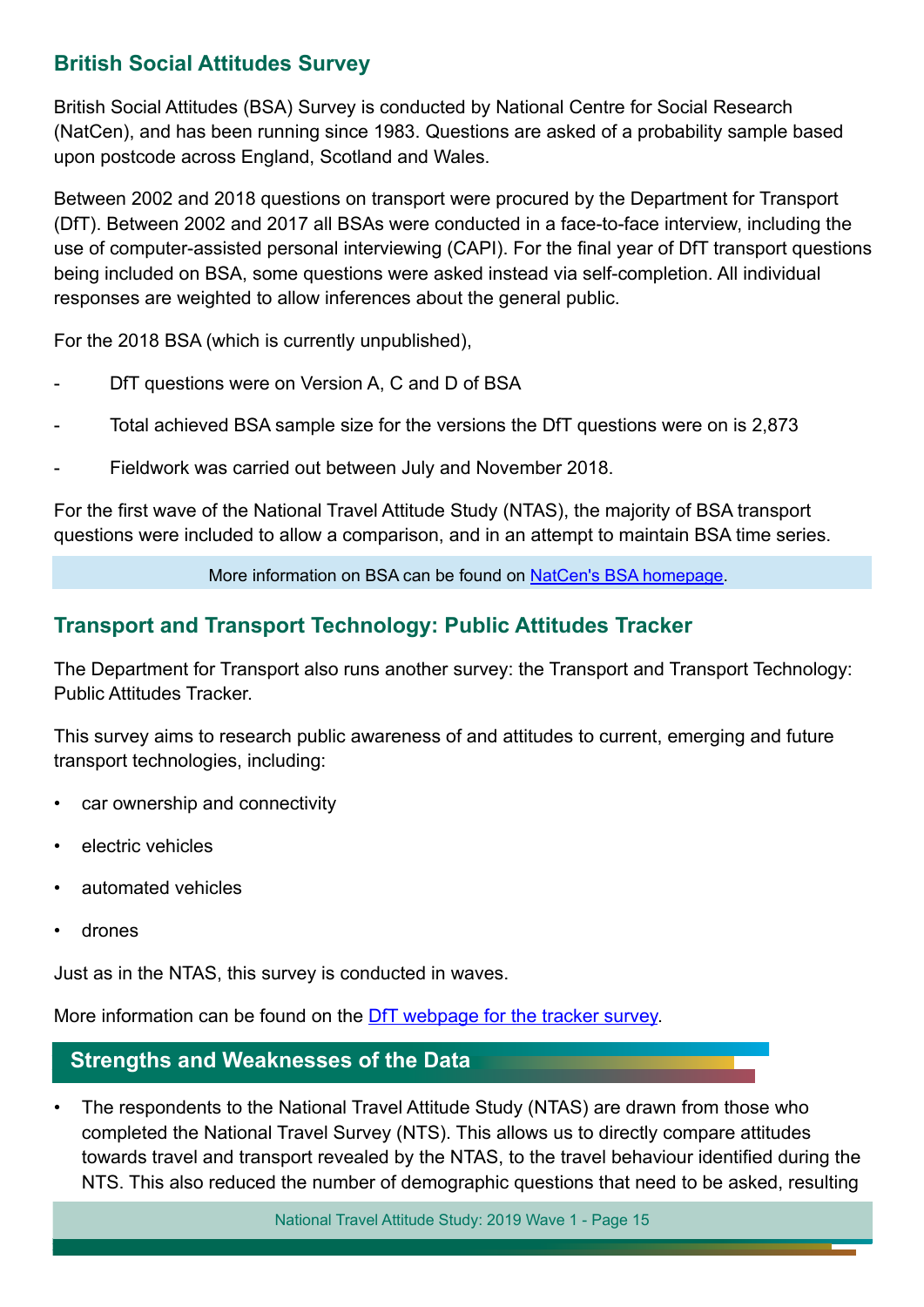in a shorter survey than if it were asked of a random selection of the public.

- The sample size in this frst wave of the NTAS is only based upon NTS respondents between January 2018 and June 2018. As such this frst wave has approximately half the sample we expect in future years, and as the years progress we expect the survey size to continue to grow. Consequently for this first wave, the NTAS sample size is lower than BSA sample size, apart from a selected module of questions (for example, NTAS0301/ATT0324)
- The NTAS data relates only to respondents aged 16 and over in England. The predecessor questions asked in BSA applied to respondents aged 18 and over in England, Scotland or Wales. To aid comparison, a subset of NTAS data and BSA data is taken (where appropriate) for respondents aged 18 and over in England only, and this table is also published in the statistical tables.

# **Comparison between BSA and NTAS**

#### **Sample size**

Wave 1 of the 2019 NTAS survey was offered to individuals who had completed the NTS between January 2018 and June 2018, and as such is considered half of what can be achieved in a full year. This amounted to 1,384 respondents.

By comparison, individuals are chosen for the BSA using the Postcode Address File (PAF) which is limited to those living in private households. The sampling method uses a multi-stage design with three separate stages selecting postcode sectors, addresses and individuals.

In the original BSA, not every question was asked of every person surveyed. An example includes questions on aviation such as ATT0324, which had a sample size in 2017 of 740 individuals.

#### **Method of delivery**

Individuals that choose to partake in BSA are visited by an interviewer, and the survey is conducted via Computer-Assisted Personal Interviewing (CAPI). More details about this method can be found on the [NatCen website for BSA](http://natcen.ac.uk/our-research/research/british-social-attitudes/). In 2018 only only 8 questions were asked (compared to 47 in 2017), and four of these questions were instead delivered via self-completion. These particular questions were weighted differently to refect the change in delivery method.

Individuals who choose to partake in the NTAS survey are directed to an online form.

Both BSA and NTAS offer incentives. The NTAS offer vouchers for individuals who complete the respective surveys, BSA sends an unconditional incentive to all households who are sampled for the study.

#### **Comparison of NTAS values to BSA forecasts**

As this first wave featured many questions that were previously asked on BSA, we can make direct comparisons between them, although they were answered by different respondents in different years.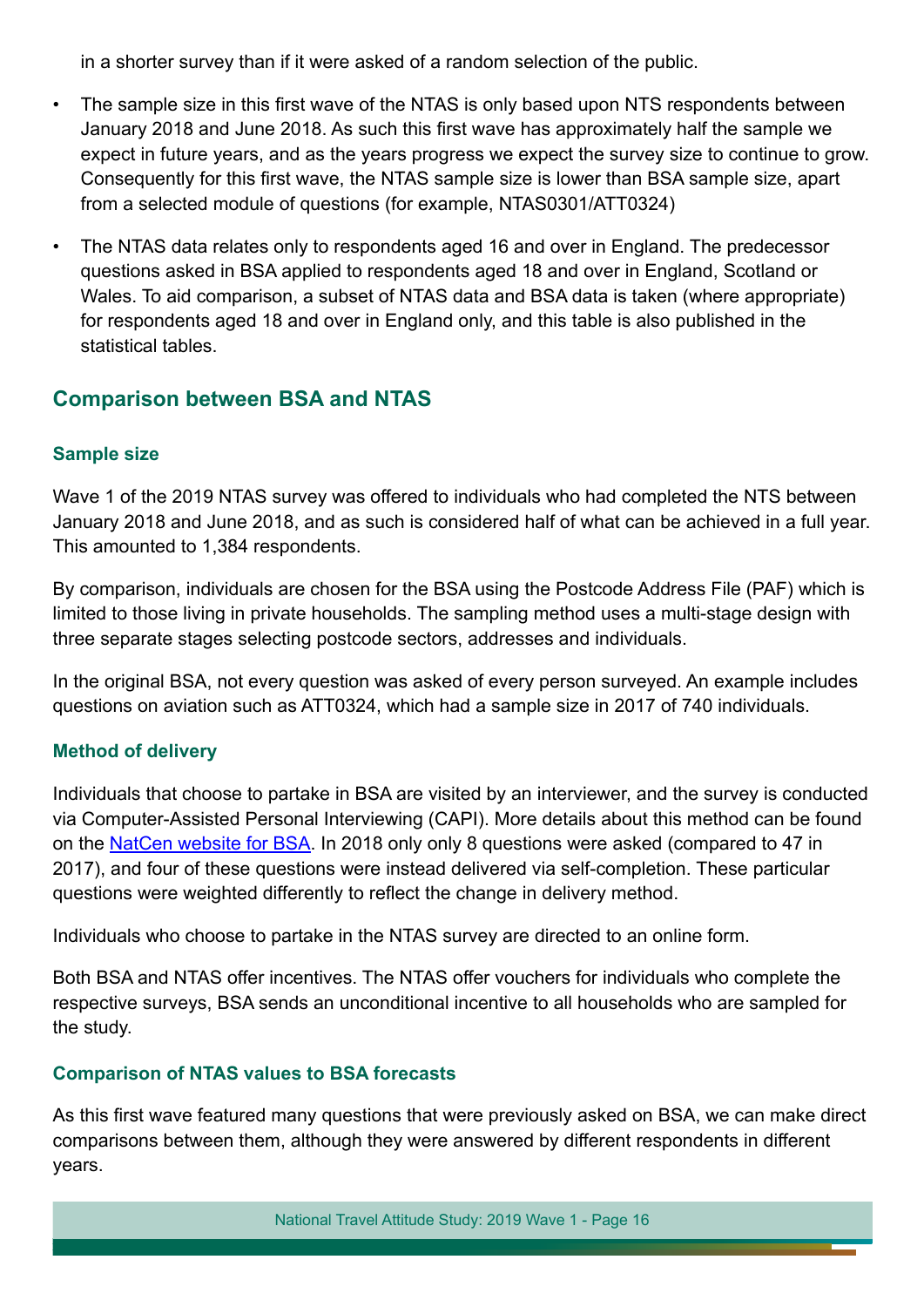We can compare the reduced set of questions in the 2018 BSA with responses given to the same questions in 2017. Considering there is a certain level of natural variation year-on-year, and the responses are from a completely different group of respondents, there is good agreement between them. The proportion of people who gave each response to the questions in 2017 is compared directly with the proportion of (different) groups of people who gave the same response in 2018 and 2019.



On the charts, the proportion of people who gave each response to the questions in 2017 is plotted on the x-axis, and the proportion of people who gave the same response in 2018 and 2019 is plotted on the y-axis.

Broadly speaking, questions involving an environmental aspect saw a general shift towards a pro-environmental or anti-climate change response when comparing the 2019 NTAS result, to BSA trend from 2002 to 2018. We observe that BSA had more individuals responding to questions with "don't know", "neither agree nor disagree" (or equivalent) as well as refusing to answer the question. As respondents to the NTAS have already consented to being contacted for further studies, this may have affected the likelihood of a respondent selecting these responses.

Further study is required to determine the extent to which these differences can be attributed to the mode of survey delivery.

# **Users and Uses of the Data**

These statistics are collected to provide information on trends and patterns in public attitudes towards travel and transport. Users of the data include central government, the devolved administrations and local government, the various transport delivery industries, transport consultants and academics, and international organisations.

These statistics are used both inside and outside government to aid decision making, including:

To provide general background to sector trends, and to inform the development and evaluation of policy, and to inform decision making.